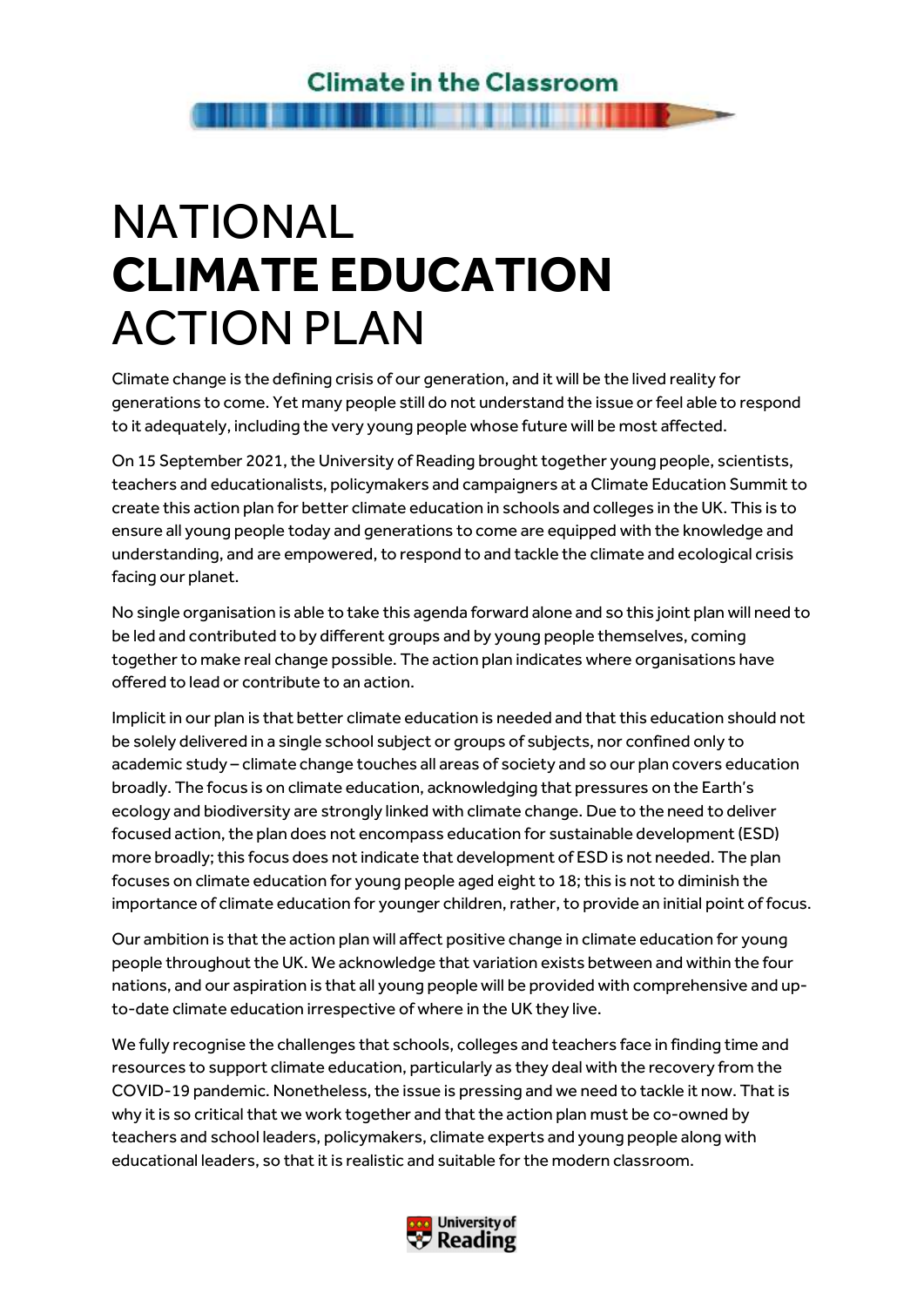#### **Climate in the Classroom**

<u>The Common Section of the Common Section of the Common Section of the Common Section of the Common Section of</u>

#### 1. Everyone involved in the education of children in school and college settings should be encouraged and supported to access accredited continuing professional development (CPD) to improve their personal understanding of up-to-date data and science of our changing climate and the impacts of these changes. This is intended to address an identified gap in understanding and confidence to teach young people the knowledge and skills essential to preparing for the challenges of a changing climate. Given the wide-ranging ramifications of a changing climate, access to this training should be for school and college staff of all levels and subjects, including those who interact with young people but are who not class teachers, as well as school leaders and governors. In addition to initial training, there should be the opportunity for school and college staff to update their understanding on a periodic basis as climate science evolves. The UK climate science community should commit, collectively, to engage with this CPD activity at scale.

The Department for Education (DfE) is committed to supporting CPD for primary and secondary teachers; in the first instance this will focus on science teaching.

[Lead: STEM Learning. Contributions: DfE; Students Organising for Sustainability UK (SOS-UK); Big Education; Office for Climate Education (OCE); Ashden; Outwood Grange Academies Trust; Association of Colleges (AoC)]

2. All teacher trainers and initial teacher trainees should be able to access training that empowers them to effectively incorporate climate education within their teaching across all levels and subjects. This is to enable teachers to understand where and how to access verified information, and to consider the potential impact of a changing climate within the context of their level/subject of expertise such that climate education can be appropriately and meaningfully incorporated into their teaching without exacerbating eco-anxiety.

[Lead: University of Reading. Contributions: Royal Meteorological Society (RMetS); Met Office; SOS-UK; Green Schools Project; Ashden; Education and Training Foundation; ClimaTalk; STEM Learning; Outwood Grange Academies Trust]

3. Teachers and school leaders should be encouraged and empowered, both at a national and local level, to ensure time and space within and beyond the teaching day is included for climate education. The challenges that schools, colleges and teachers face as they deal with the recovery from the COVID-19 pandemic are substantial. These challenges notwithstanding, time, space and permission have been identified as barriers to delivering content that is outside of, or minimal within, the curriculum. Teachers and school leaders should be encouraged and supported to connect with others to share creative approaches to overcoming such barriers, through the networks discussed in point 7.

[Contributions: National Governance Association; Green Schools Project; Ashden; Education and Training Foundation; Outwood Grange Academies Trust]

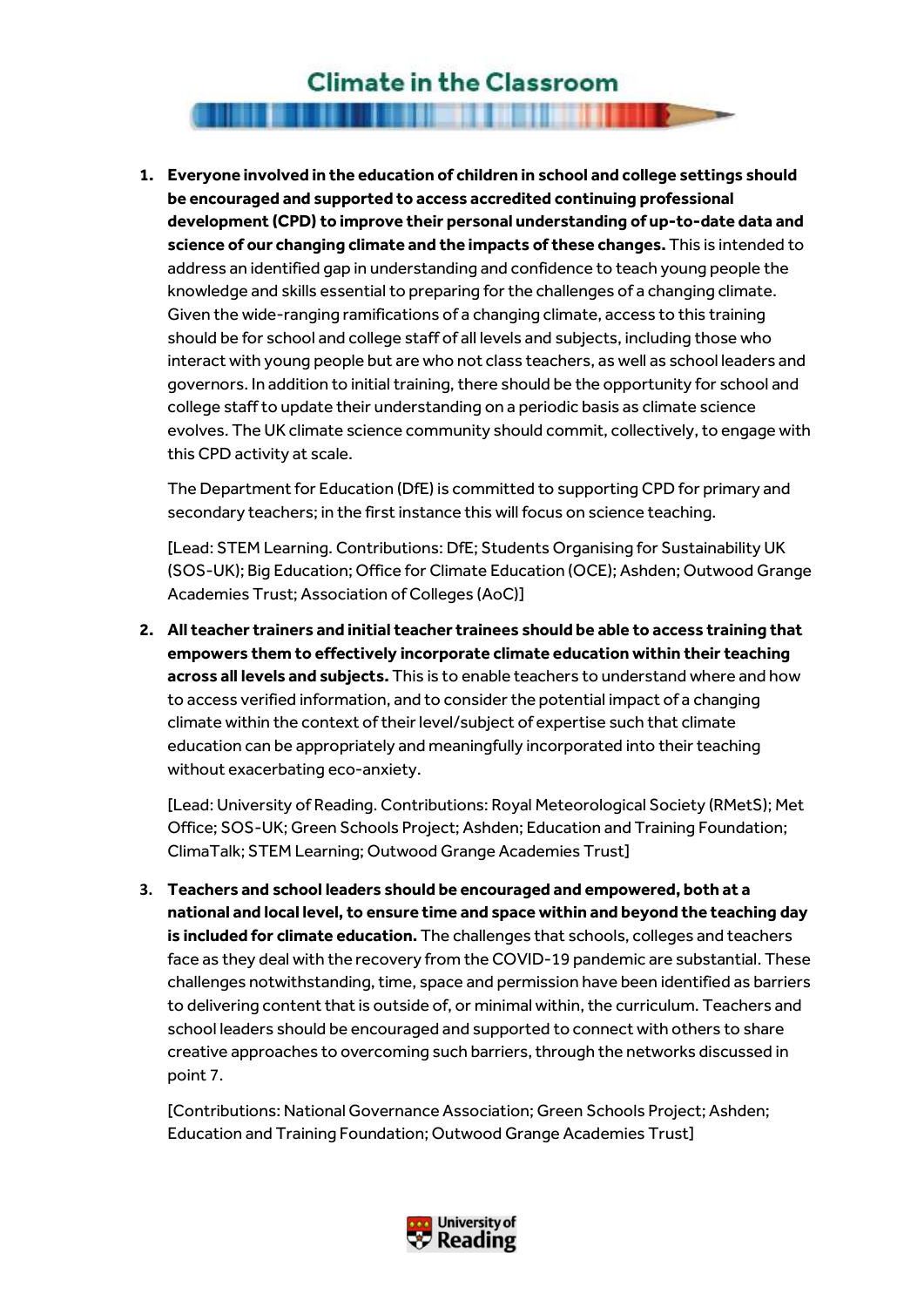## **Climate in the Classroom**

## <u>The Common Second Common Second Common Second Common Second Common Second Common Second Common Second Common Second</u>

4. Every school and college should identify a senior staff member to lead on climate education and provide them with support and funding. Where schools and colleges are organised as groups in, for example, multi-academy trusts, this role might be taken by one member of staff or a team working across the organisation. The focus of this role is specifically on climate education. Many institutions have a lead for climate and/or sustainability with a focus on practical actions; whilst important and not to be replaced, it is critical that leadership for climate education is both in addition to and distinct from this. The role of a climate education lead will help schools and colleges to access the best and most up-to-date support for their climate teaching. However, there should be a link between education and a school/college estate, given lessons can be learnt from buildings and estates not just in them and local action can be used to bring teaching to life. Funding for this role should be identified to allow a specialist set of skills and competencies to be developed and recognised.

[Contributions: Ashden; Outwood Grange Academies Trust]

5. A structured programme or climate award for schools, colleges and youth organisations should be developed, providing a national focus to a range of extracurricular activities and supporting resources to aid delivery. Given the engagement of young people in climate issues, there is a need and an opportunity for existing national networks to broaden their reach. Schools, colleges and other youth organisations can showcase the work that they are doing to understand and tackle the climate crisis through gaining the award, which in turn will generate pride and raise awareness. It is vital that the award is accessible to all young people, regardless of background, and this should be made possible through a clear set of central awarding processes and support.

DfE's draft Sustainability and Climate Change Strategy sets out plans for a Climate Award to provide a structured route through all the existing awards and activities currently offered by the many excellent stakeholders. DfE will develop the detail by working with stakeholders and children and young people before it is launched in autumn 2022.

[Lead: DfE. Contributions: STEM Learning; Met Office; Ashden; Outwood Grange Academies Trust; AoC]

6. A national scheme of quality assurance of teaching resources for climate education should be developed. Through the hard work and innovation of many organisations there is no shortage of climate education materials available to teachers. A major challenge to use of these resources is confidence in their scientific and pedagogical quality. The UK should have a national scheme to give formal approval to climate education resources that gives teachers confidence in resources that they might use and adapt to their own educational context. Ensuring these resources are available in a small number of trusted repositories would help make climate education efficient and widely available. A process of regularly reviewing resources should be established to

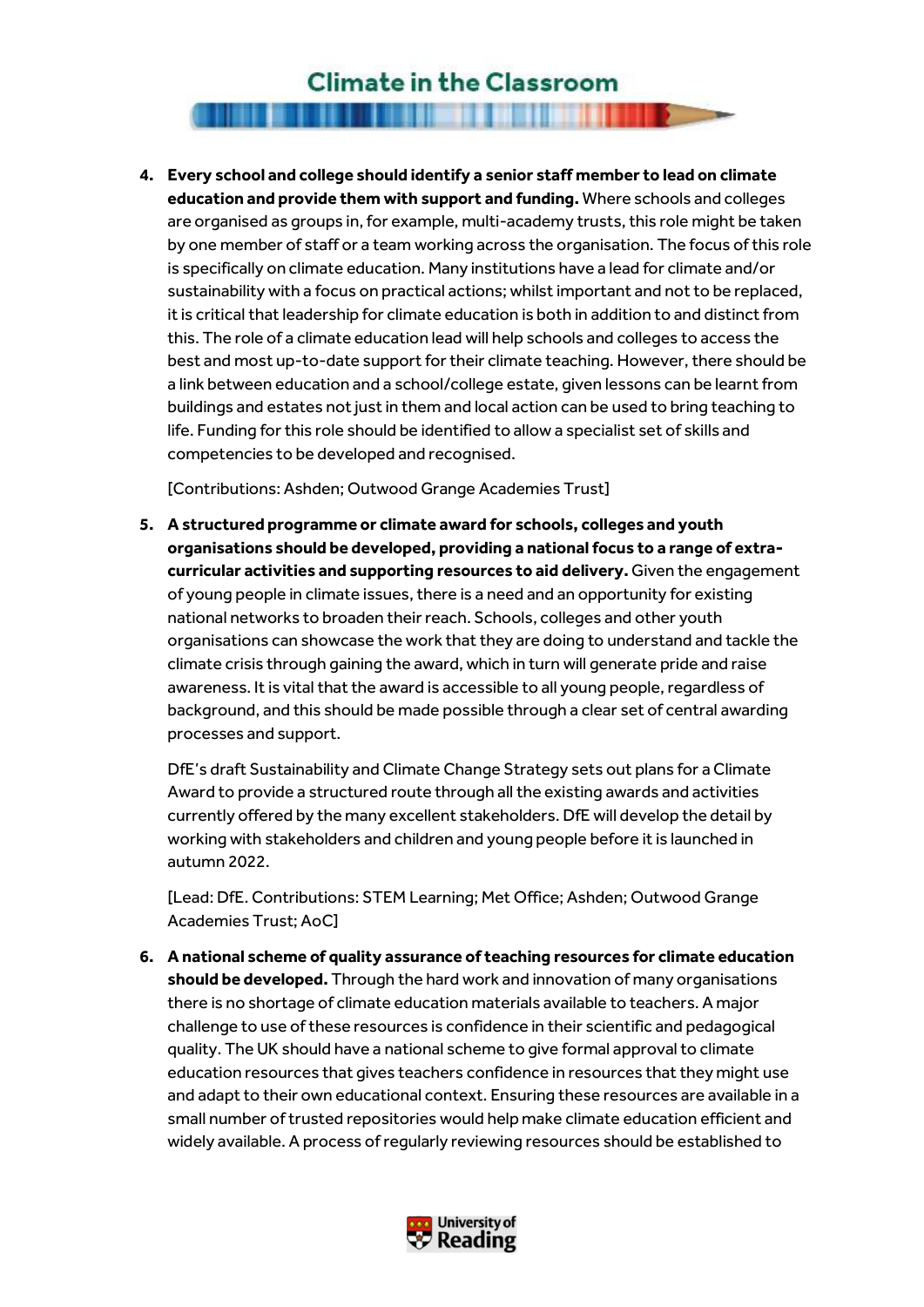### **Climate in the Classroom**

ensure that they draw upon the latest research and match suitable pedagogical standards.

DfE's draft Sustainability and Climate Change Strategy states that by 2023 DfE will give free access to high-quality curriculum resources, so that teachers in all phases and subjects can confidently choose those that will support the teaching of sustainability and climate change. They will deliver this through clearly signposted and approved platforms.

[Contributions: University of Reading; RMetS; Global Action Plan; STEM Learning; OCE; DfE; Ashden; ClimaTalk; Outwood Grange Academies Trust]

7. A regular national meeting of the dynamic, well-supported, national networks of educators, scientists and young people should be held, to share ideas and promote collaboration among representatives of these groups. In the last two years young people have motivated many in the education system, as well as friends and family, to improve their climate education. As a result, a number of national, regional and local networks have developed to allow discussion and promotion of climate education. There is no shortage of energy and willingness to develop climate education in the UK, but there is a danger that, without greater collaboration and coalition-building, some momentum and direction is lost. Representatives from these networks should meet at least annually to share ideas and best practice and pool resources to ensure the reach of all the networks is as broad as possible.

[Lead: University of Reading and STEM Learning. Contributions: Met Office; AoC; Education and Training Foundation; ClimaTalk; Outwood Grange Academies Trust]

8. Professionals working in climate research and policy, from science and non-science disciplines, should pledge a proportion of their working time to providing help to teacher-led climate education initiatives. Much world-leading climate research is done in the UK and we are fortunate to have so many internationally recognised climate experts in our universities, national research centres and government departments. Unlocking and connecting this expertise to improve teacher-led climate education is often difficult through a lack of coordination rather than a lack of commitment by the people involved. To break down barriers between climate education organisations and climate experts there should be a voluntary pledge scheme by which climate experts can publicly commit to spending a specified proportion of their time on climate education, through existing networks like the STEM ambassador scheme. There are many ways that climate experts could contribute to the climate education endeavour, not just direct interaction with young people in schools and colleges. This commitment should be encouraged by funding bodies and employers.

[Lead: University of Reading. Contributions: Met Office; STEM Learning; COP26 Universities Network; The Brilliant Club; Global Action Plan; RMetS; Ashden; Outwood Grange Academies Trust]